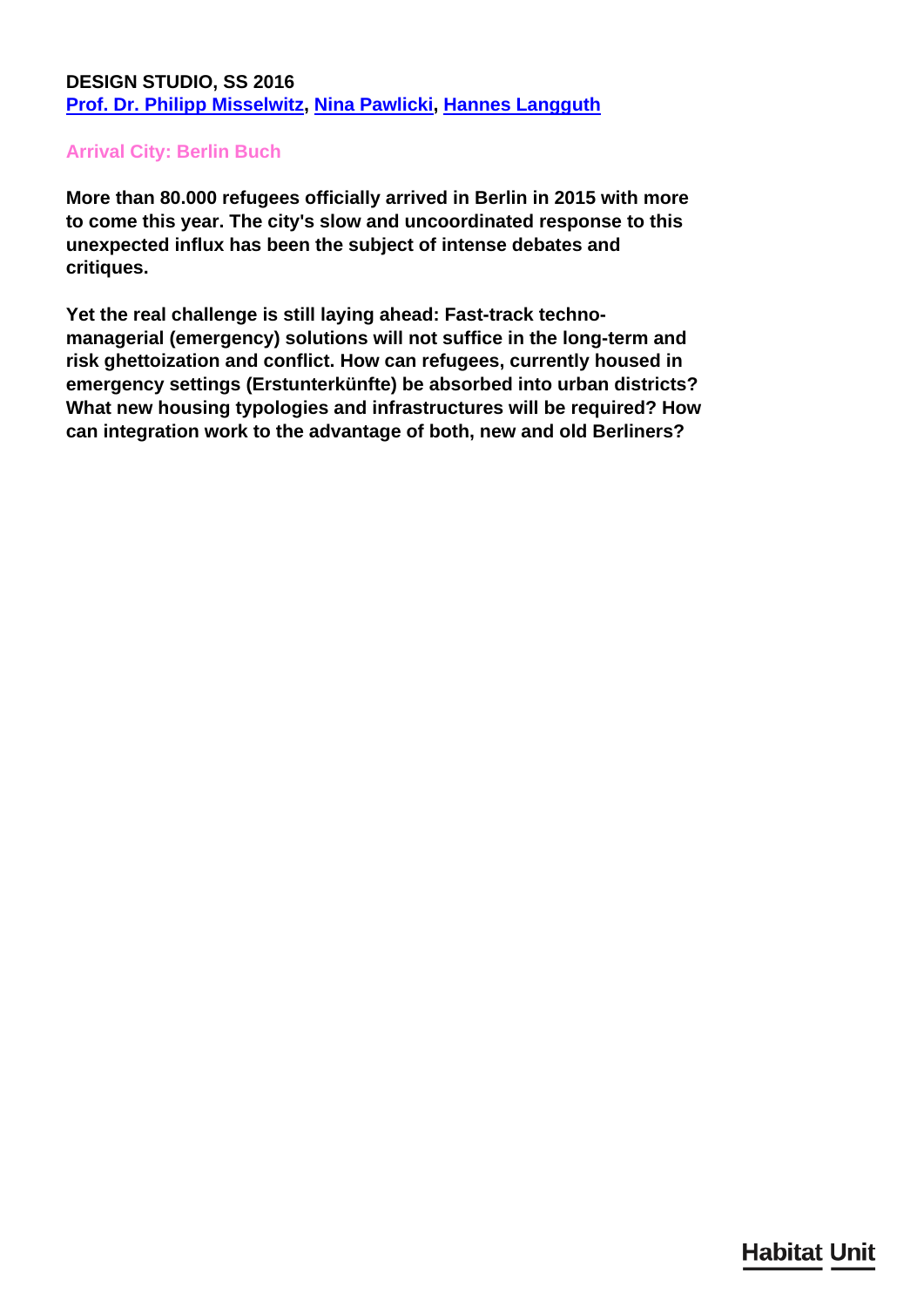More than 80,000 refugees<br>officially arrived in Berlin in 2015<br>with more to come this year. The city's slow and uncoordinated<br>response to this unexpected<br>influx has been the subject of intense debates and critiques.

Yet the real challenge is still laving ahead: Fast-track techno-managerial (emergency)<br>solutions will not suffice in the<br>long-term and risk ghettoization and conflict. How can refugees currently housed in emergency<br>settings (Erstunterkünfte) be absorbed into urban districts? **What new housing typologies** and infrastructures will be required? How can integration work to the advantage of both,<br>new and old Berliners?

The north-eastern district of Berlin-Buch is a laboratory and<br>testing ground for innovative approaches to refugee<br>integration. Following the<br>construction of a container village for refugees in 2015,<br>two more are set to follow this<br>year. The area – one of Berlin's designated "transformation zones" (STEK 2030) was already<br>earmarked for major population<br>growth prior to the refugee crisis. To prepare the district for growth,<br>improve local infrastructure<br>and public spaces as well as to address social challenges **Berlin launched a 'Integriertes Stadtentwicklungskonzept** (ISEK)' with EU and national funding

Through the partnership<br>and support of the ISEK, the<br>studio "Arrival City: Berlin-Buch" will bring together key<br>actors involved in Buch's<br>future: residents groups, local institutions, district planners and<br>refugees. We will develop design proposals for innovative housing solutions, local educational and cultural infrastructure and public space that discover and build on<br>the potentials of refugees as new urban actors, actively engaged<br>in co-producing a more inclusive<br>and socially sustainable neighborhood.

Design Studio 10 ECTS<br>Arch BA - P

The studio is accompanied by various external quest inputs and site visits, an integrated<br>PIV is offered by the chairs<br>Gebäudetechnik und Entwerfen and the Hermann Ritschel Institut

Teaching Day<br>Thursdays, 10 am - 6 pm, A202

**First meeting** April 21st. 10 am. A202

Open studio<br>April 12th, 2 pm, A202

**Application** Apply by April 14th, 2016 with motivation letter, short CV and one work sample to n.pawlicki@tu-berlin.de



The north-eastern district of Berlin-Buch is a laboratory and testing ground for innovative approaches to refugee integration. Following the construction of a container village for refugees in 2015, two more are set to follow this year. The area - one of Berlin's designated "transformation zones" (STEK 2030) was already earmarked for major population growth prior to the refugee crisis. To prepare the district for growth, improve local infrastructure and public spaces as well as to address social challenges Berlin launched a 'Integriertes Stadtentwicklungskonzept (ISEK)' with EU and national funding.